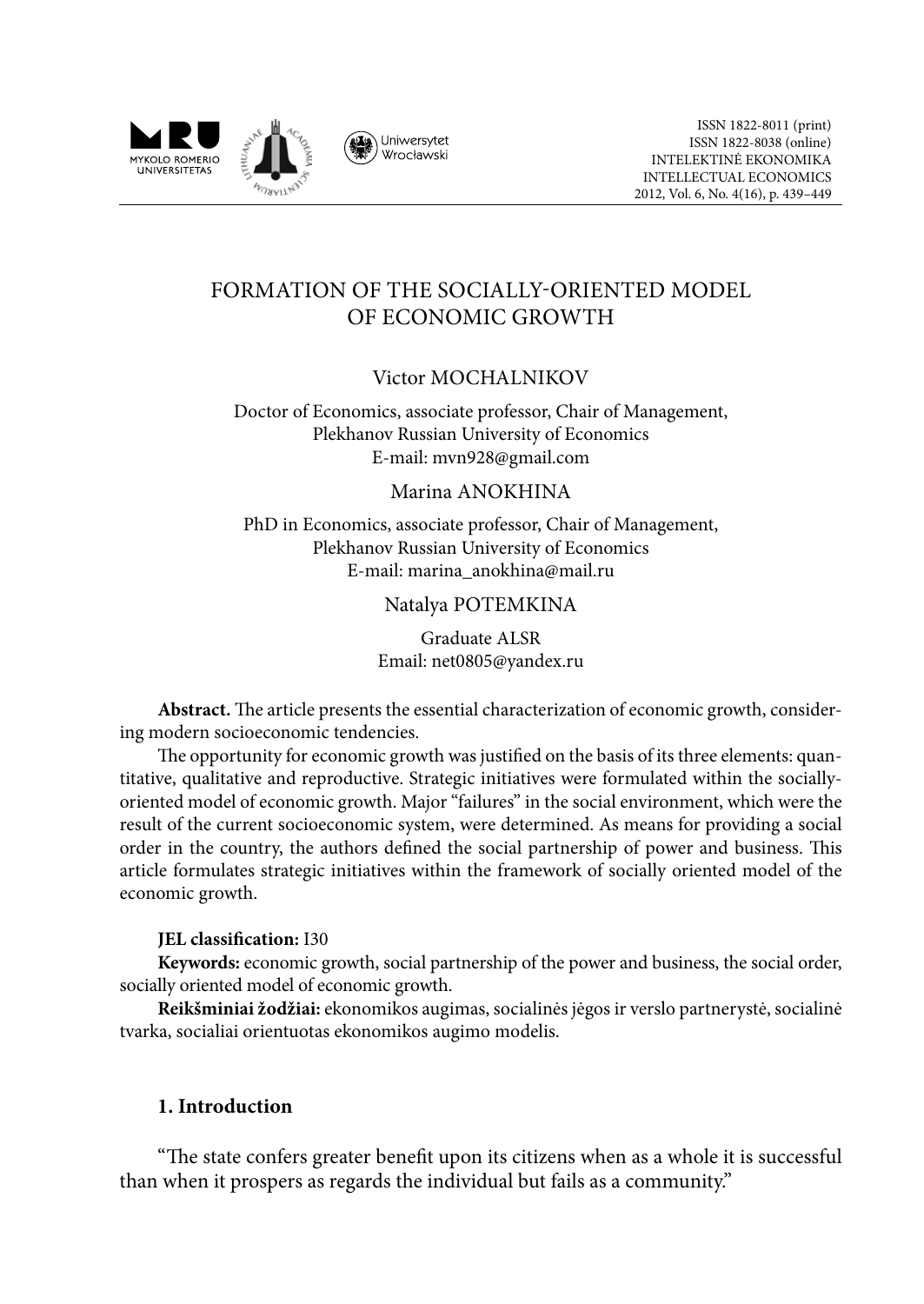These words of the ancient Greek historian Thucydides (400 BC) demonstrate clearly the relevance of today's problems of the economic growth of Russia. On the one hand, in today's global economic crisis, economic models are checked for their "strength" and the validity, on the other hand there is a need to develop new approaches, which reflect contemporary economic trends.

#### **2. Intrinsic characteristic of economic growth**

In our opinion, the solution of a problem of economic growth in terms of achieving strategic goals is probably based on the mandatory accounting of its three components. There is a quantitative component, a qualitative component and a reproductive component.

Traditionally, in the scientific and practical fields are allocated quantitative and qualitative aspects of the economic growth by linking it with the dynamics of various factors and using a variety of indicators to assess the changes taking place. Most often, the economic growth reflects a complex indicator of the dynamics of change in the GDP and/or NA in the time interval.

With the growth of GDP (Gross Domestic Product) and in achieving high production, growth rates are relatively low. The naturalness of the slowdown has its foundation in the qualitative changes that occur as a result of the quantitative dynamics. Economic growth is reflected in the qualitative improvement of the GDP and the evaluation is performed for items such as GDP/capita in the NP, the structure of the economy, the level and quality of life.

 The research showed the need for the third component of the essence of the economic growth—reproduction. Such a conclusion is justified by the authors with the following arguments: the reproductive component reflects the conditions of the sustainability of economic growth. The concept of sustainable economic growth, in practice, appears to regulate the rate of growth, meaning not only the meeting of the needs of the present time, but long-term nature of the problem. As a result, the question of economic growth is put forward in the main line in solving the problems of intensification of the reproduction process and predetermines the solution of social problems of the society

The problem of economic growth is important not only for the country as a whole. It has territorial and sectorial aspects. But in any case, by consideration of any aspect of it, if the level of economic growth does not change in a big way, society remains within restoration and even narrowed reproduction.

The reproductive component of economic growth is ensured by balancing all the factors and conditions which are most effectively and consistently manifested in their manufacturing capabilities. As the study of this issue shows, a balance of economic growth is expressed by correspondences: volume and structure of production, its resource ensuring to the structure and the volume of final consumption, proportion of technology-related industries, the structure and scope of economic systems, economic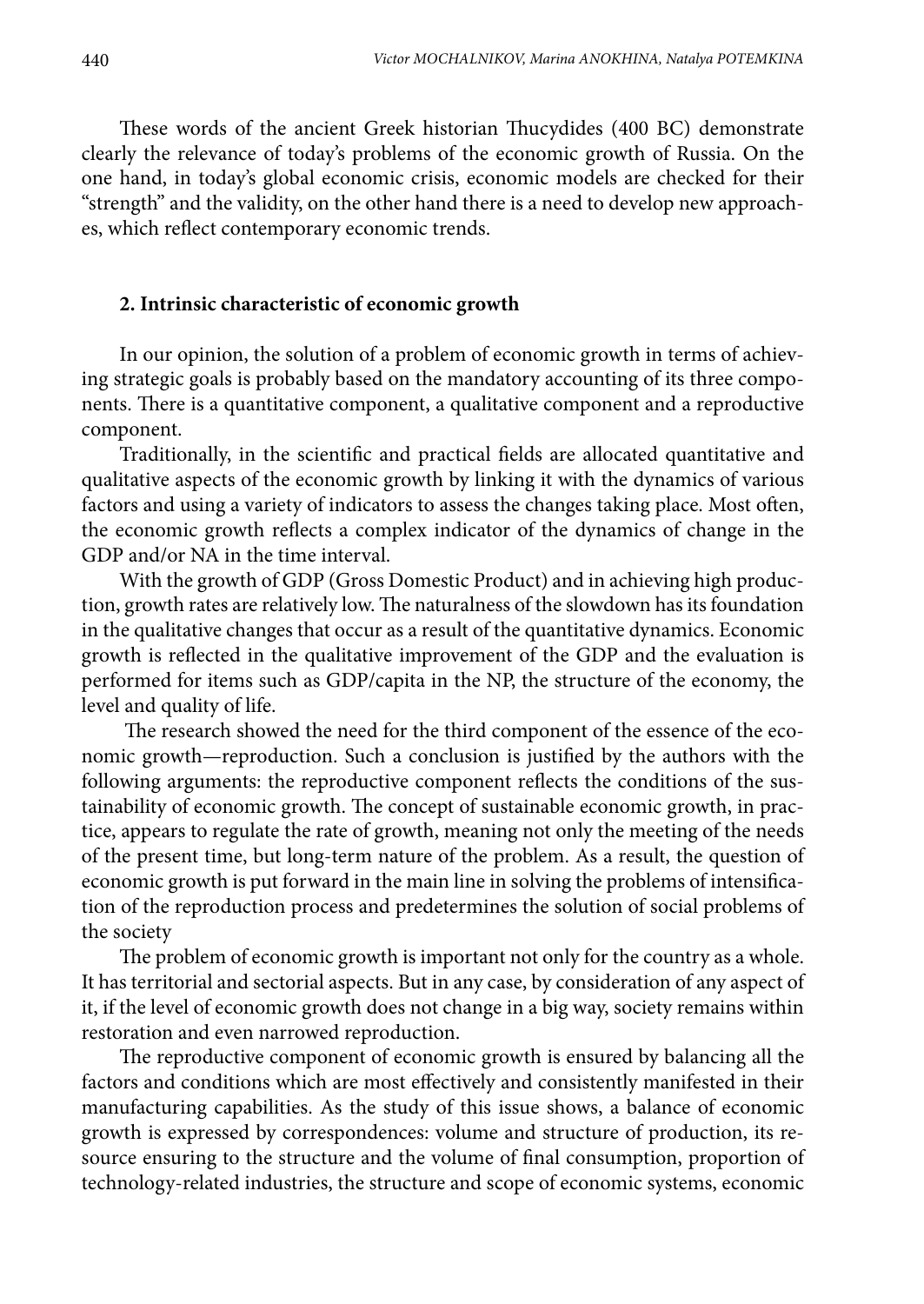and natural possibilities of their territories, composition, shapes and dimensions of the production level of the productive forces of society, the political component of government to the problems of the economy focused on the generation sources of economic growth.

The undoubted fact is that economic growth is possible with a dynamic line of structural elements of production. The balance of their structure, as experience shows, requires a certain managerial influence as well, which, depending on the level and scope of manifestations of the problem can be indirect—through market mechanisms or through direct government control and regulation. The need for state intervention in the process of economic growth stems from its reproductive component*.* By the conditions of a multi-structure economy, the state should provide dynamic growth based on growth of the organic composition of capital. In addition, the effect of the objective law of uneven development leads to the uneven growth and development of industries that may be of a traditional, opportunistic, innovative character. The complexity, dynamism and multi-dimensionality of factors determine the need for management of state intervention through the planning and monitoring of various levels of government. The provision of the sustainable economic growth should be a priority direction of state policy, realized on the basis of overcoming economic disparities*,* ensuring efficient production in the complex and dynamic market environment and the prevention of the possibility of social conflict.

The reproductive component of economic growth reflects a special type of economic dynamics, which satisfies the needs of the present time, creates the conditions for the future development and this is provided by a system of state regulation.

 The allocation in the on-going investigation by the authors of the three components of the essential characteristics of economic growth allows revealing this concept as a process of the socio-economic development of the social production, which manifests itself in the unity of quantitative and qualitative changes in the reproduction of the social product. The criteria of sustainable economic growth may make the immutability of the political and socio-economic development trends, growth and living standards, and the balanced socio-economic system, in particular, the proportions between the economic and social environment.

#### **3. Main "failures" in the social sphere of Russia**

The state, represented by government, society and business, form the socioeconomic system of the country. The role of each participant of the system must be clearly focused on the improvement of living standards, creating conditions for self-realization of every citizen, the reduction of social inequality, the preservation of independence and cultural values, the statement of the economic role of Russia in the global community. Achievement of these goals is possible on the basis of the positive socio-economic dynamics by the equilibrium with a level of economic development and social sphere. Russia, with the human development index (HDI) of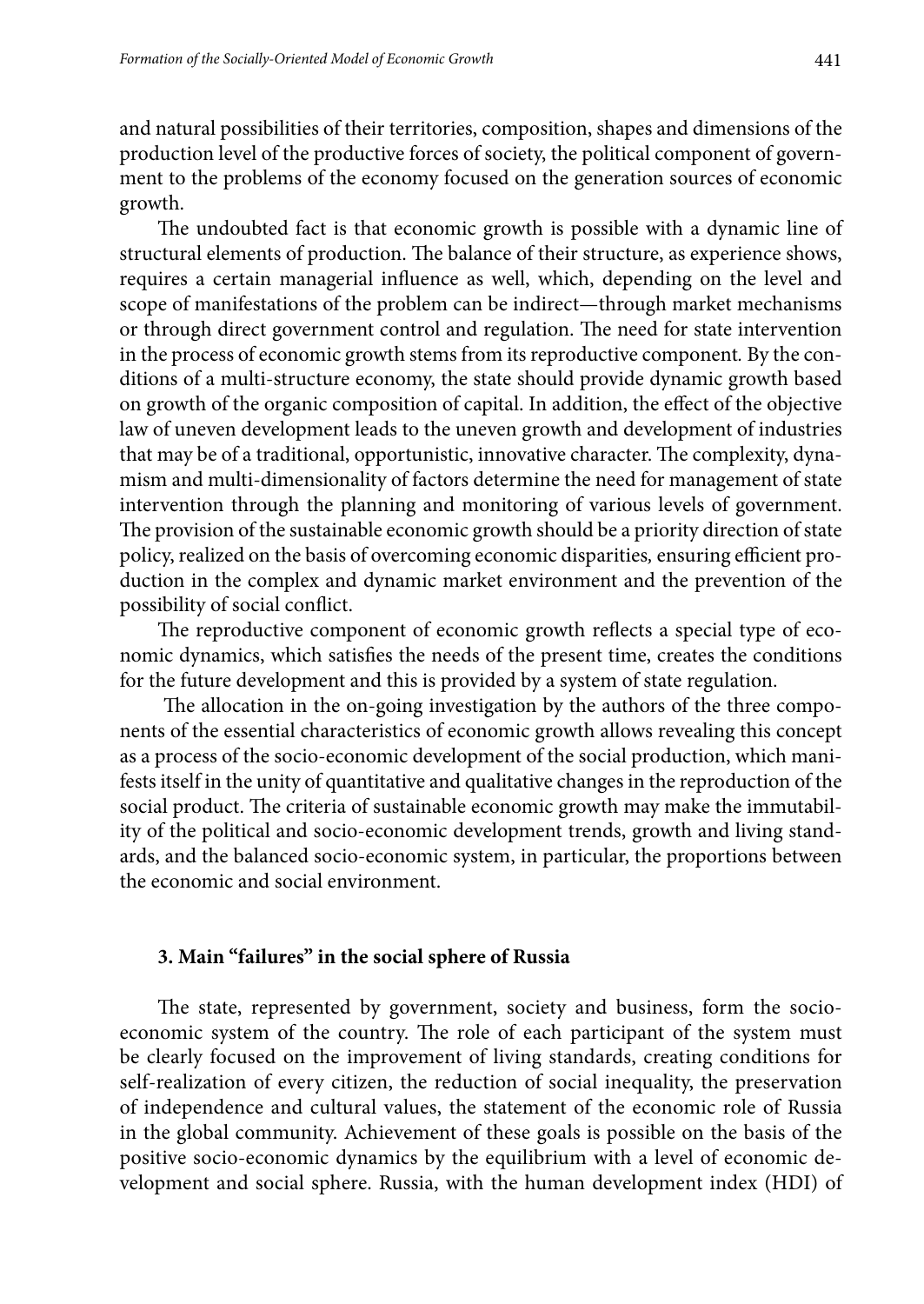0.719, has the 66th position in the 2011 rating and is located in the middle of the list of developed countries. The negative impact on the Russian Federation was social inequality, environmental problems, a low lifetime. In comparison with the previous period the economic situation was deteriorated, which led to lower indicators in the rating of economic development—72nd place against 43rd in 2010. In the medium term, the ensuring of the positive dynamics of indicators is problematic, confirmed the forecast data of the Ministry of Economic Development, which are characteristic for the reduced trajectory of the economic growth and social development (Table 1). Attempts to solve the economic problems, using a donor of the social circuit in the socio-economic system, is doomed to fail in the national scale. The economic and social circuit are closely related and possible economic benefits of separate groups from the implementation of deliberate self-serving actions lead to significant "failures" in the social environment.

To these "failures" should be attributed, first of all, the catastrophic growth of the shadow economy, which covered from 20 to 40% of the reproduction process of the country. Further, the deprivation of enterprises and companies working capital as a result of the reform intensified the effect of such factors as delay transactions, the lack of credit and their high cost, the use of various fraudulent schemes, social tension out of the non-payment of wages, etc. Tax evasion predetermined the service system of the care from taxes. The output of this circuit is extremely difficult, because once taxes are paid, it is difficult to avoid this in the future. Thus, tax evasion was more effective behaviour than the trust of the government.

| Data                                |         |       | <b>Forecast</b> |             |               |
|-------------------------------------|---------|-------|-----------------|-------------|---------------|
|                                     | 2010    | 2011  | 2012            | 2013        | 2014          |
| The consumer price index, December  |         |       |                 |             |               |
| to December, %                      | 8.8     | 6.1   | $5 - 6$         | $4.5 - 5.5$ | $4 - 5$       |
| GDP                                 | 4.3     | 4.3   | 3.7             | 4.0         | $4.6^{\circ}$ |
| Industrial production               | 8.2     | 4.7   | 3.4             | 3.9         | 4.2           |
| Production of agricultural products | $-11.3$ | 22.1  | 1.4             | 2.2         | 2.4           |
| Investment in fixed assets          | 6.0     | 6.2   | 7.8             | 7.1         | 7.2           |
| Real disposable personal income     | 5.1     | 0.8   | 5.0             | 4.8         | 5.3           |
| The real wage                       | 5.2     | 3.6   | 5.1             | 5.8         | 6.3           |
| Turnover of retail trade            | 6.3     | 5.3   | 5.5             | 5.3         | 5.5           |
| Exports of goods, U.S. \$ billion   | 400.4   | 527.5 | 533.1           | 535.9       | 565.3         |
| Imports of goods, U.S. \$ billion   | 248.7   | 340.0 | 397.4           | 444.6       | 486.1         |

**Table 1.** Forecast of major socio-economic indicators in 2010-2014. (increase/decrease in % of corresponding period of previous year)1

<sup>1</sup> <http://www.garant.ru/products/ipo/prime/doc/12090489/>.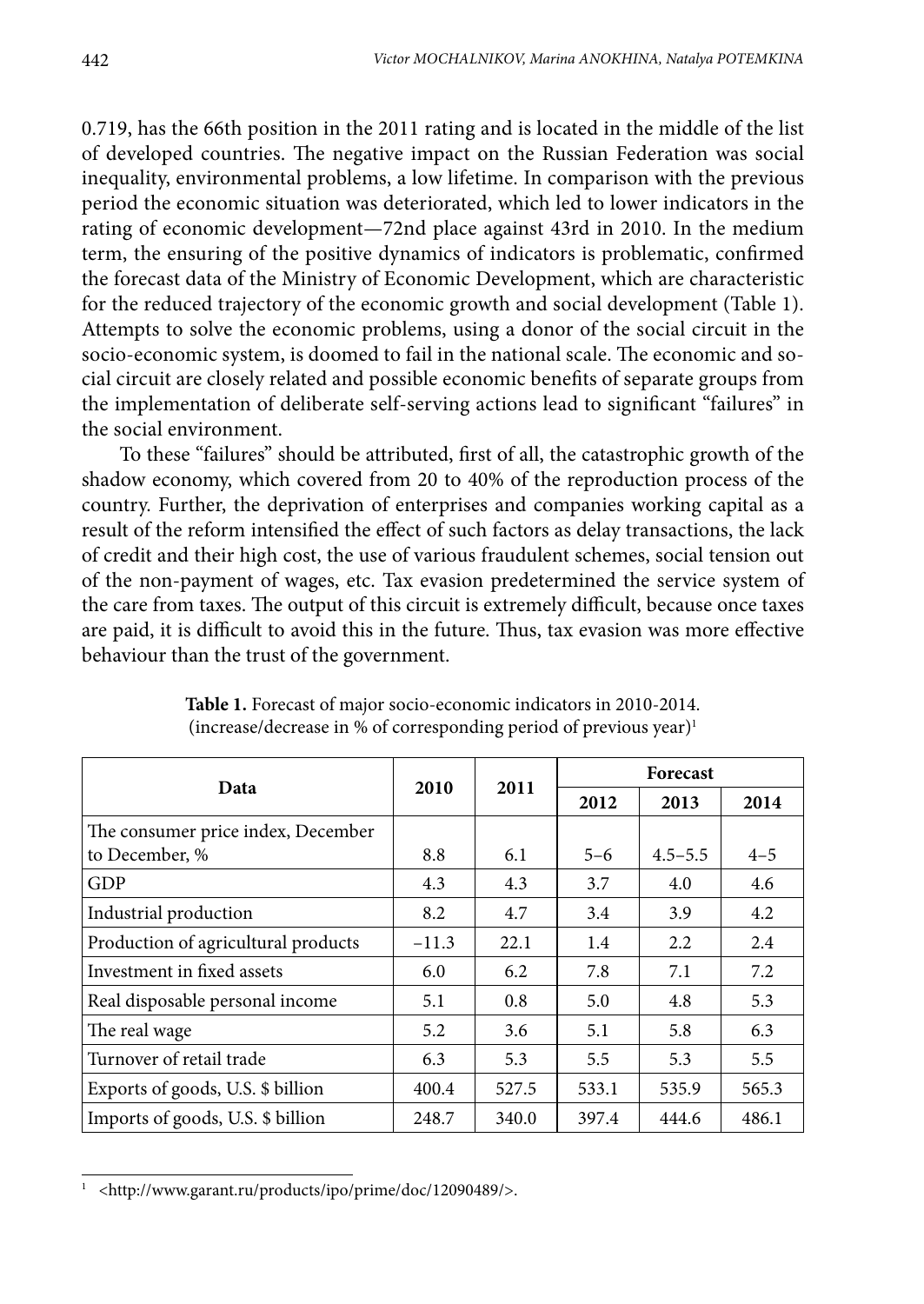Lack of competitiveness of domestic goods and services, and folding and decline in production, trade liberalization, "kills" the domestic producers. Closing of enterprises leads to mass unemployment, the budget does not receive funding in the form of tax revenues, domestic demand shrinks, and "consumption" of the capital is intensified. It should be noted, and as a social cause, "failures," a lack of the legitimacy of the corporate ownership after the privatization, which led to ineffective corporate structuring, intensified the struggle for redistribution of property and a low level of the social responsibility of corporate entities. And, most painful for the social sphere, is the tool in the hands of businessmen—corruption—which had acquired an extraordinary scale on the interaction between business and government, causing a significant imbalance in the socio-economic system.2

In our view, by combining social and economic activities between business and government we can achieve, on the basis of social partnerships, significant progress in the national development and maintenance of the social order in the country.

In the social contract of business and government, the fundamental principle of cooperation should be the principle of "welfare for the majority." Recently, the power is focusing increasingly on the issue of the standard of living. But the index decile ratio varies from 15–16, and "critical" for social stability is recognized as a level of two times lower. With an overall positive trend, the high level of unemployment (6.3% in 2011) persists, there is a 50 times significant difference in this indicator between the most "advanced" and "backward" regions of Russia. Among the negative results of the Russian economy in 2011, the very slow growth of real incomes should be noted as well. Domestic consumer demand was not mostly supported by revenue growth, but by reducing the propensity to savings, and the growth of consumer credit

The state is not trying only to solve these problems itself, but also focuses on their business, the behaviour of which in this plan quite passive.

The slogans of "the fight against poverty," "economic growth," "doubling the GDP," "the rise of the real economy" are certainly important, but they are only ways to solve a major problem for society—to live better.

Obviously, by itself an attempt at economic acceleration as an end in itself is doomed to failure. From the standpoint of public interest, any economic mechanisms are just a tool to achieve real results. Every economic system can be effective only in that it can, in particular circumstances, achieve the basic goals of society: a decent life and free development of man, harmonious social relations, the dynamics of sustainable development, the ensuring of national security. The main issue, as seems to us, is the realization of the principle of "welfare for the majority of the population," because only in such a setting is a real shift in this area in our country possible.

Today, Russia's corporate business has weak social orientation. The theme of social responsibility of Russian business is quite relevant, it is widely discussed in academic and business circles, it is promoted in the business environment. But, nevertheless, employers are sceptical of calls to invest in socially significant programs. At best, they

<sup>2</sup> Transparency International from 1996 counts for Russia Corruption Perceptions Index, which was declined from 2.58 (46-47 place) to 2.4 (143 place) for the period from 1996-2011 years.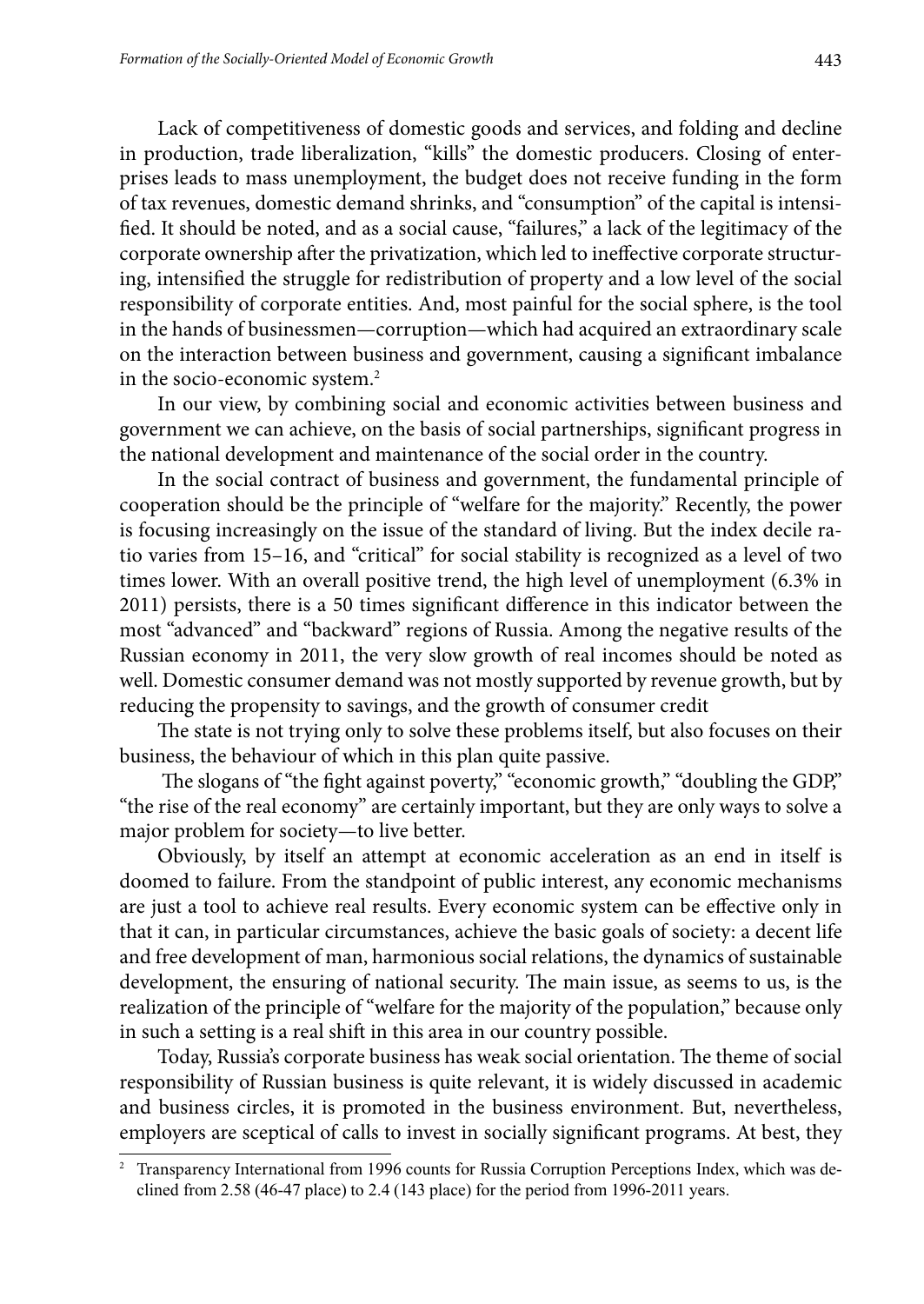agree to spend them on sponsorship; as such, they draw attention to their brand, improving the promotion of their products to the consumer.

Discussion of this problem revealed the two most common points of view. Proponents of the first view are convinced that the responsibility of business to society is limited by the honest payment of taxes and payment of decent wages. Proponents of the second view, dominant among scientists and politicians, believe that responsible business is obliged to participate in the development and implementation of state social and economic policies to ensure sustainable development, to invest in large charitable and environmental programs in the region's transport infrastructure.

It should be noted that to implement it is not as easy as may seem at first sight, so it is necessary to stimulate by the state, through a well thought out system of tax benefits and, in particular, through joint projects with counterpart funding for the attraction of entrepreneurs to the above-mentioned problems.

The State must demonstrate business-oriented social behaviour, which is primarily manifested in the positive dynamics of the cost of health care, education and culture. But in 2011 the budgetary policy of the Russian state occurred a sharp turn in the direction of the sharp decline in funding for social programs (Table 2). In the budgets for 2012-2014 costs are reduced on culture, sport, intergovernmental transfers, housing and utilities. An increase in funding for health and education in 2011 will have changed according to government plans by a significant reduction in budget expenditures by 2014.

| Articles of expenditure                                           | 2009 | 2011 | 2014 |
|-------------------------------------------------------------------|------|------|------|
| National defence                                                  | 12.3 | 13.9 | 18.8 |
| National Security and Law Enforcement                             | 10.4 | 11.3 | 14.2 |
| National economy                                                  | 17.1 | 16.2 | 11.3 |
| Housing and communal services                                     | 1.6  | 2.1  | 0.5  |
| Education                                                         | 4.3  | 5.1  | 3.4  |
| Culture, Film                                                     | 1.2  | 0.8  | 0.6  |
| Health care                                                       | 3.6  | 4.6  | 3.2  |
| Intergovernmental transfers the RF subjects<br>and municipalities | 37.2 | 5.7  | 3.4  |

**Table 2.** Dynamics of federal spending on education, health, culture and housing up to 2014% of total expenditure

If the state does not spend money on health care, education, culture, business, it is unlikely to invest money there. It is obvious that the social responsibility of business is "the road with not one track." Without a doubt, social responsibility of the state is required, because only then we can expect the enhancement of the business in social terms.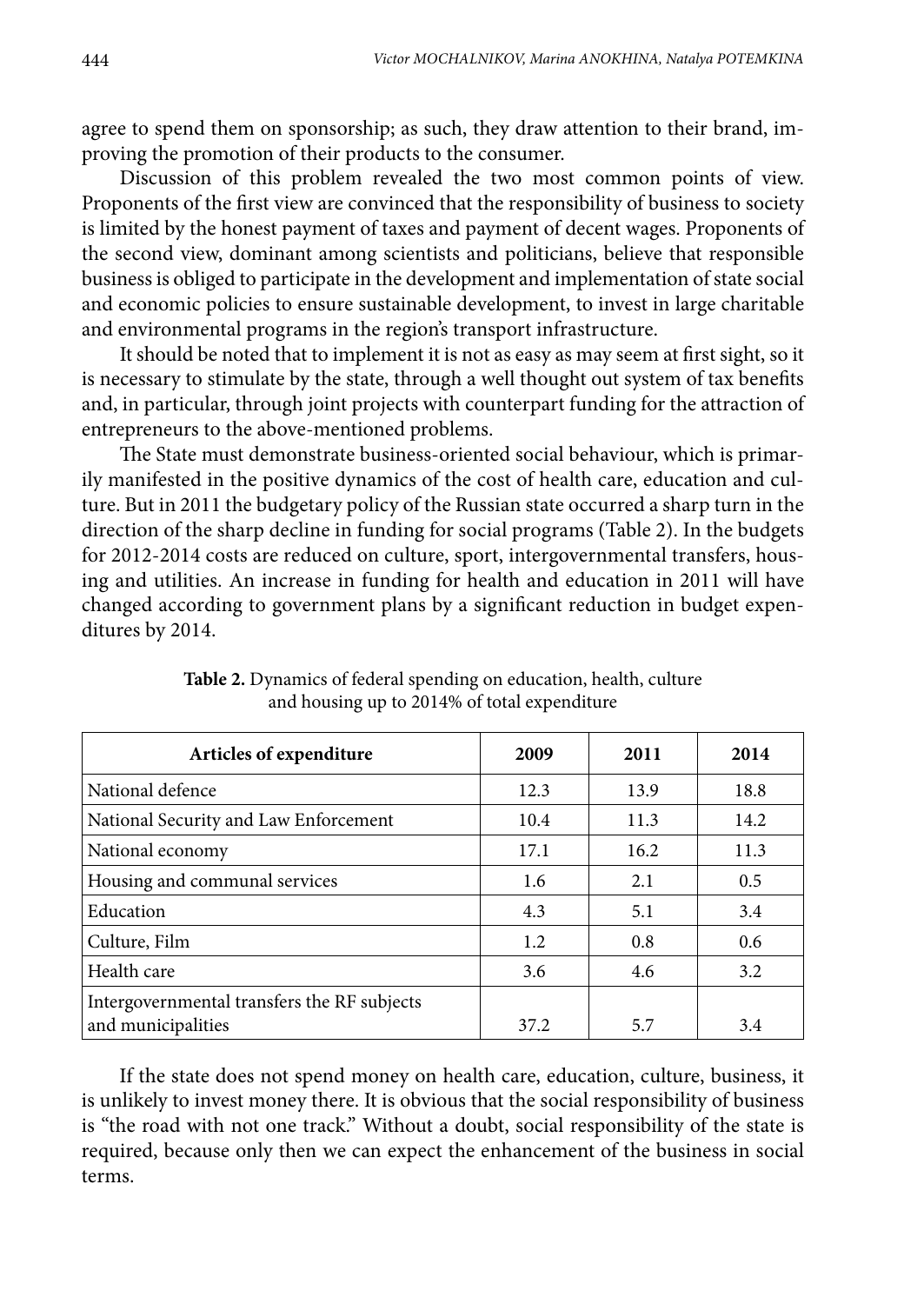The main obstacle to good qualitative renewal of the country and its economy is the polarization of Russian society and its alienation from the government. Major segments of society branch off on value orientations, wealth, lifestyle, style and standards of conduct. Well-off social groups are opposed to the bulk of the population with low incomes, paternalistic value orientations, but not (yet) with high standards of education and culture. Under these conditions, the formation of effective labour and entrepreneurial motivation is hardly possible, but instead the prerequisites of social conflict are reproduced. As a result, the formation of the institutions of the state, business and civil society is blocked, so far as the basis of democracy—the social consensus on basic values and principles of life—disappears.

#### **4. The main directions of the formation of socially-oriented model of economic growth of Russia**

A fundamental condition and with it the criterion of success of the strategy for socio-economic development, is the social consolidation, expansion of support for the objectives of society and the authorities' actions in the conjunction with the energization of the activity of society, its emancipation, the intensification of business and entrepreneurship. Developing countries, which can provide a decent life for their citizens, and thus can take their rightful place in the world community, must become a strategic priority in the actions of the triumvirate partnership of government, business and society. For this, you must implement the following major initiatives:

1. Provision of the social contract, consolidating the state, business and society on the basis of the principle of "welfare for the majority":

- In relation to society, the state assumes the actual responsibility for creating conditions for the improvement of living standards, providing the necessary social protection, rights, freedom and security of citizens, in return for legitimacy and public support;
- In relation to business, the government ensures the rights of ownership, a favourable business climate, in return for supporting the policy of the state of the nation's capital and strict compliance with established state law and regulations;
- The balance between society and the capital is built on the principle of "socially responsible business in exchange for the public support of his interests, goals and actions."

2. The creating of a social order, which was based on the division of authority and responsibility of the main actors of the economy for the achievement of the coordinated parameters of the standard of living. The formation of an appropriate mechanism will allow, on the one hand, strictly to differentiate obligations and responsibilities of the federal government, the subjects of the Russian Federation, local authorities, businesses and citizens for the increase of the prosperity and the decision of social problems; on the other hand—to establish an on-going dialogue of the main participants in economic processes, in various forms.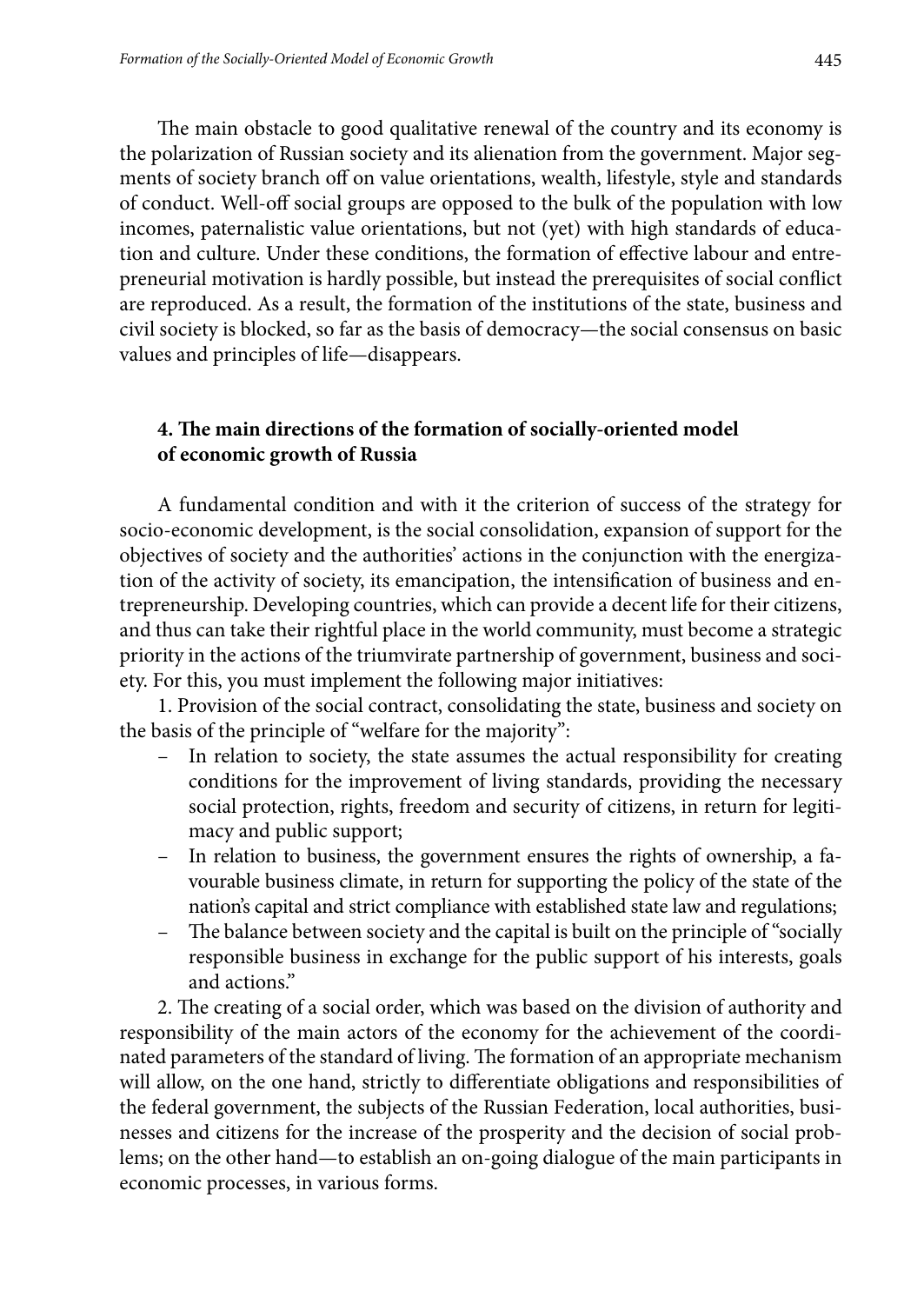3. Bringing the social obligations of the state into line with its physical facilities, a gradual transition from a paternalistic model to the subsidiary model of the realization of the social functions of the state. The only constructive way to build a social order is a gradual transition to the principles of subsidiarity, including accessibility for all citizens of basic social services, the redistribution of social spending of the state in favour of the most vulnerable groups, the reduction of social inequality, and providing citizens with opportunities for a higher level of social consumption from own income. This transition, in particular, involves ensuring universal access to basic social goods, especially high-quality health care and education, strengthening of the targeting of social support.

4. Welfare for the majority and the formation of a mass middle class. Success of the development strategy of the state on the principle of the "well-being of the majority" will be determined by the dynamics of the middle class. It should cover at least 50- 55% of the population, simultaneously with the reduction of the proportion of people with incomes below the subsistence minimum to 10–15%. The formation of the middle class will give the entire social structure the necessary stability and will be the basis for sustainable social development of the country in the long run. Welfare for the majority assumes that the level of consumption should be increased in comparison with the existing factor of 1.5–2. It follows a series of specific tasks that Russian society has to decide by 2015:

- the gradual increase of real incomes of citizens in the country for at least 50– 80%;
- a sharp decline of scales of the poverty, reduction in the proportion of people with incomes below the subsistence minimum of two to three times the level of the beginning of the decade;
- the providing support and development of social institutions that determine the quality of "human capital" (education, health, culture).

The need to address these social problems, parallel to ensuring an adequate level of national security, sets extremely stringent requirements for economic growth in the coming decade: no less than 5–6% on average per year.

The direct relationship between social policy and implementation by increasing the efficiency of the economy is obvious. But, unfortunately, the "social reserve" of the economy (according to some expert estimates that it reaches 30–35% of the potential growth of the economy) is not used enough. And this applies to both the state and to business. In many ways, the category of "social conscientiousness" remains popular only in theory, but practice shows that the principle of "good faith" in relations with government and business with the employees is realized as being quite fragmented and inefficient.

The analysis shows that over the two decades of the reformation in Russia, a number of basic models was developed, schemes of social relations of workers with the companies.

1. As model-oriented as possible in these conditions is satisfaction of the needs of the team (this model can be determined as paternalistic.) This scheme is implemented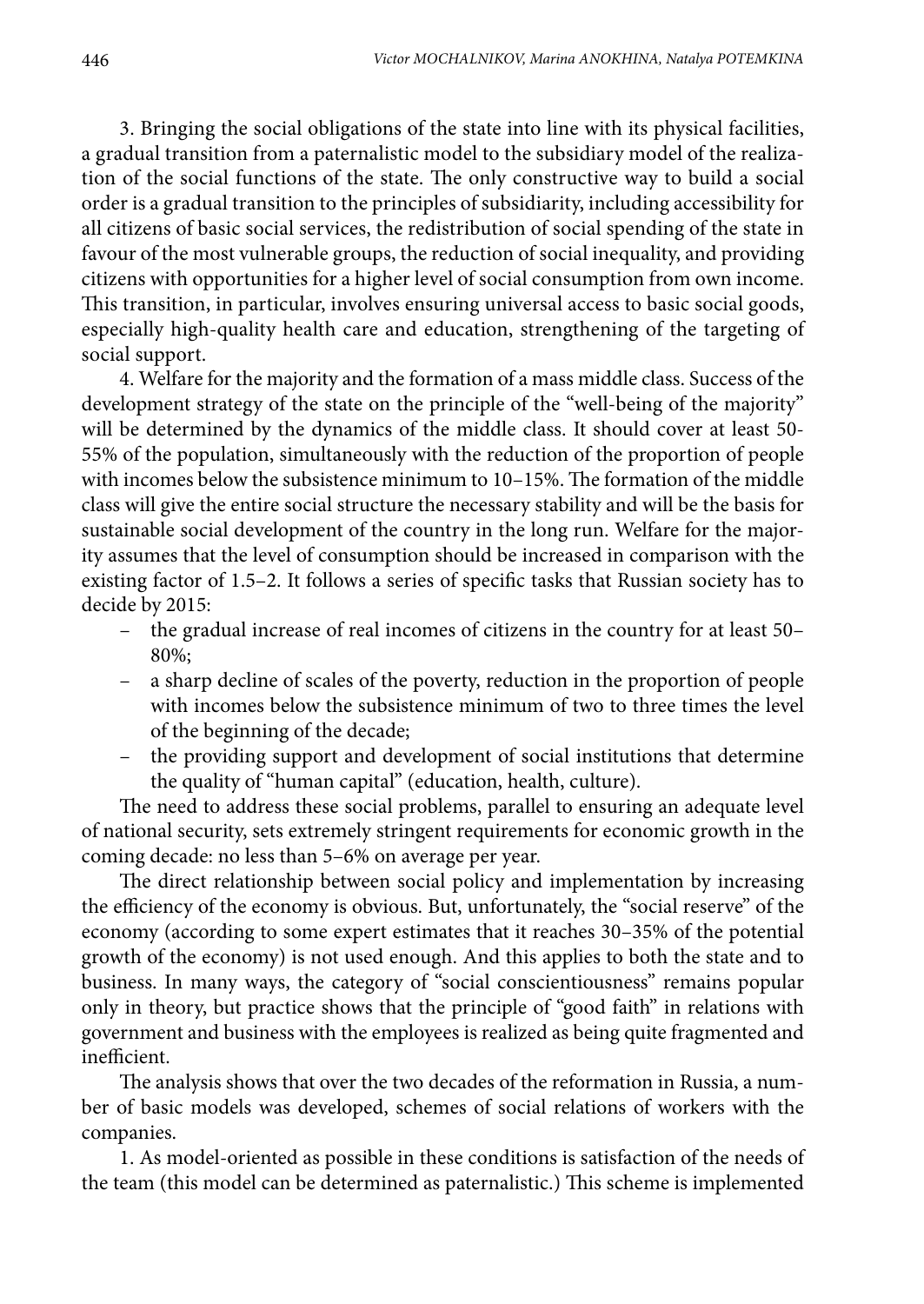in the remaining companies that are trying to support the salary level, does not dismiss older people, and maintains social protection.

2. The model is associated with a sharp decline of social support (cutting of wages, loss of social benefits, etc.) This is implemented in many manufacturing enterprises.

3. The scheme of electoral social support of the part of the team (the normal salary for the best specialists, the limited reduction of the staff, etc.).

4. Mixed model with elements of the "shadow welfare." Significant "gaps" in the payment, the use of the scheme "envelopes" and the big differentiation in pay.

Availability of material and financial cost imbalances caused a situation in which market adjustments (prices, interest rates, taxes, etc.) do not reflect the real needs of the economy in the accumulations, consolidate the trend to the de-industrialization and the reduction of industry, especially with complex technological processes.

The mechanism of the development and implementation of system-wide goals and priorities virtually does not work. In addition, there are no controls, with sufficient organizational and economic resources for the counter-crisis process. The principle of "everyone survives on their own" became dominant, which leads to a lack of coordination of systems that improve the efficiency of the production.

At the heart of the new system of government, involvement in regulating the economy should be based on a system of social partnership, bearing in mind not only an agreement between employees and employers. It is necessary, especially in longterm agreements between large corporations about prices and deliveries, concluded on the basis of medium-term program of socio-economic development of Russia, which should be framed, to provide acceptable price parities and economic stabilization. It concerns machine builders, and landowners, and people producing raw materials, and bankers, as they have a common goal—improvement of national economic complex. If this problem will not be solved, Russia will lose the strategic opportunities and it will be problematic to provide a "worthy" economic dynamic.

#### **5. Conclusion**

In modern economic conditions, criteria of positive economic dynamics is necessary to consider first of all equation of social and economic system, which should be unequivocally focused on increase of a standard of living of the population, decrease in social inequality, strengthening of positive national positions in the world community.

In the economy of Russia, the search of decisions in creation of the civilized social and economic model, capable to provide effective and stable functioning of the Russian economy, achievement of success and prosperity of society, the state and business proceeds. In many respects it is connected with the formation of new relations and communications in social and economic relations, improvement of interaction of operating institutes of public administration and business. Practically it is a question of processes of organizational and administrative transformation of economy, interaction of society, the state and business, definition of the directions of civilized institutional transforma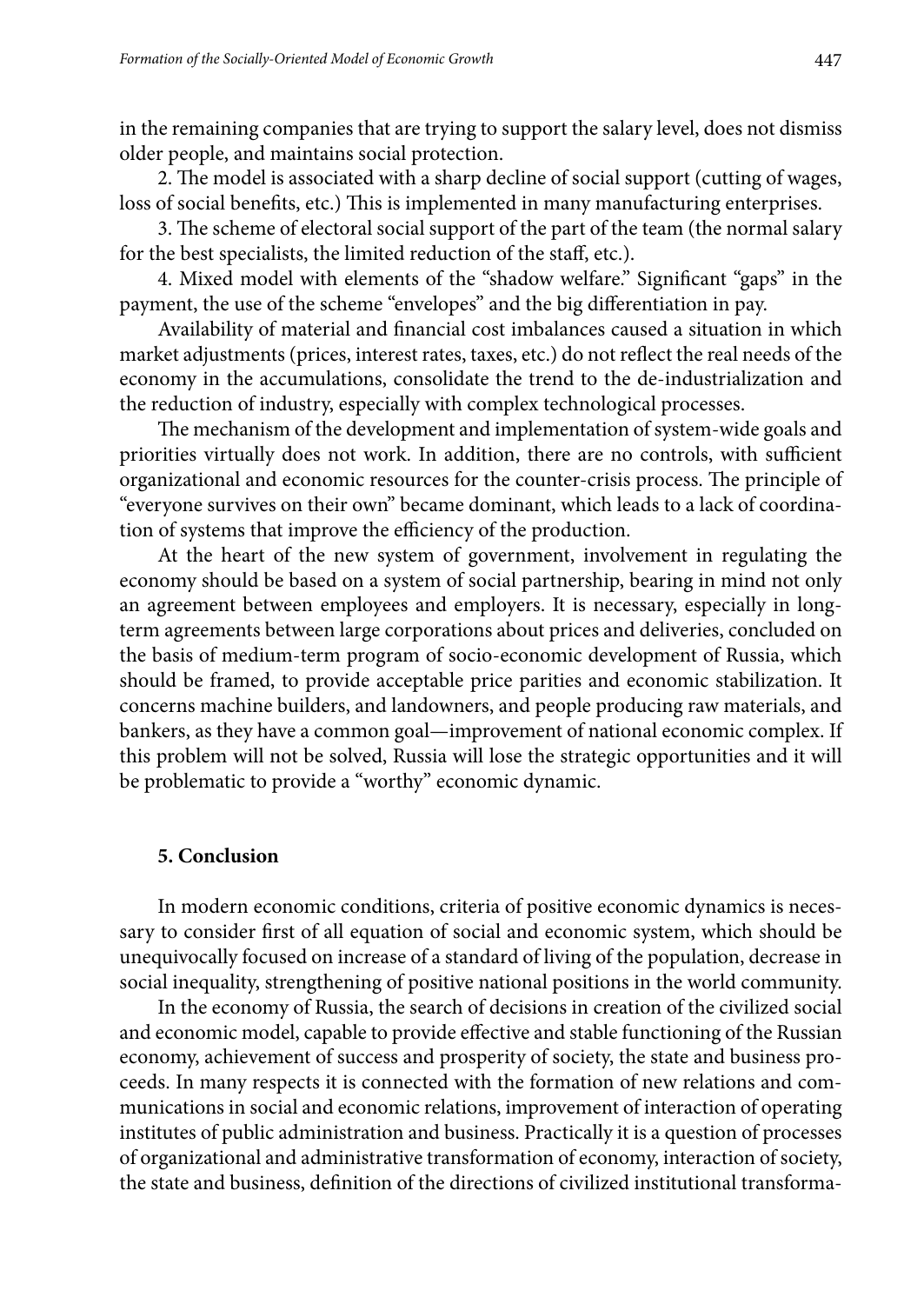tions of forms and methods of control over the country among which one of the major is search of effective forms of social partnership.

#### **References**

- 1. Aganbegyan, A.G. About balance of economic development and social development in Russia. < http://spero.socpol.ru/docs/N14\_2011\_01.pdf>.
- 2. Ivanov, Y. "How to win the confidence of workers?" *Social Partnership*, № 3, 2004.
- 3. UN published the human development index in the world in 2011. Centre for Humanitarian Technologies: expert-analytical portal. <http://gtmarket.ru/news/state/2011/11/03/3705>.
- 4. Forecast of socio-economic development of the Russian Federation for 2012 and the planning period of 2013-2014. <http://www.garant.ru/products/ipo/prime/doc/12090489/>.
- 5. Trends of the Russian economy. Results of 2011. <http://vid1.rian.ru/ig/ratings/macro\_13. pdf>.

### **Socialiai orientuoto ekonominio augimo modelio formavimas**

Victor MOCHALNIKOV, Marina ANOKHINA, Natalya POTEMKINA

**Santrauka.** Straipsnyje analizuojamas ekonomikos augimas, atsižvelgiant į šiuolaikines socialines ekonomines tendencijas**.** 

Ekonominio augimo galimybes pateisina trys pagrindiniai elementai: kiekybiniai, kokybiniai ir reprodukciniai. Strateginės iniciatyvos buvo suformuluotos, siekiant užtikrinti socialiai orientuotą ekonominį augimą. Buvo nustatytos pagrindinės dabartinės socialinės ekonominės sistemos raidos socialinės aplinkos nesėkmės. Autoriai jėgos ir verslo partnerystę nurodo kaip pagrindinę priemonę, siekiant sustiprinti socialinę tvarką šalyje. Straipsnyje suformuluotos konkrečios strateginės iniciatyvos siekiant socialiai orientuoto ekonomikos augimo.

**Victor Mochalnikov** – Rusijos Plechanovo ekonomikos universiteto profesorius, ekonomikos mokslų daktaras. Mokslinių tyrimų kryptys: įmonių valdymas, valstybinė ir privati partnerystė, veiksmingi galios ir verslo sąveikos mechanizmai.

**Victor Mochalnikov**—Doctor of Economics. Professor at the Plekhanov Russian University of Economics. Has wide practical experience in the sphere of corporate governance. Author of numerous scientific articles and books in the field of state-private partnership, mechanisms of effective interaction of the power and business. Researches is focused on the role of strengthening of the economy of large Russian educations on which the future of Russia depends.

**Marina Anokhina—**Ph.d, Associate Professor, Vice-dean of Management Faculty at the Plekhanov Russian University of Economics. The interests of the author are concentrated in the field of problems of economic growth, development of integration processes as bases of ensuring positive economic dynamics in branch and regional aspects.